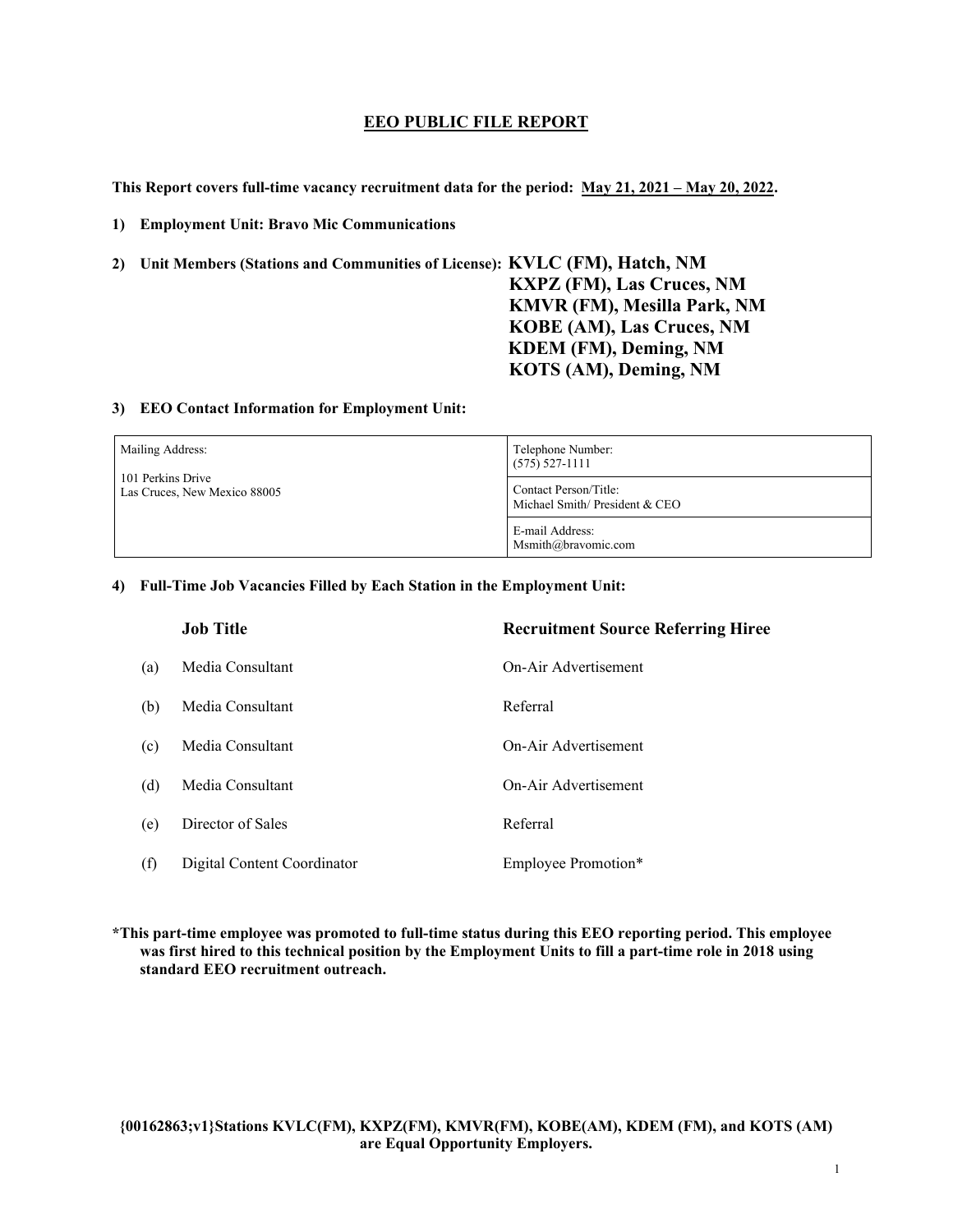#### 5) **Job Title:** Media Consultant Referral Source(s) of Hiree: On-Air Advertisement

| Name of Organization Notified of<br>Job Vacancy                                                             | Contact<br>Person | Address                                                                            | Telephone<br>Number | # of<br><b>Interviewees</b><br>Referred | Did Recruitment<br>Source Request<br>Notification?<br>(Yes or No) |
|-------------------------------------------------------------------------------------------------------------|-------------------|------------------------------------------------------------------------------------|---------------------|-----------------------------------------|-------------------------------------------------------------------|
| $On - Air$ Advertisement                                                                                    | A. Criswell       | 101 Perkins Drive<br>Las Cruces, NM 88005                                          | $(575)527 - 1111$   | $\overline{2}$                          | N <sub>0</sub>                                                    |
| <b>Station Websites</b>                                                                                     | A. Criswell       | 101 Perkins Drive<br>Las Cruces, NM 88005                                          | $(575)527 - 1111$   | $\theta$                                | N <sub>0</sub>                                                    |
| Company Social Media - Facebook                                                                             | A. Criswell       | https://www.facebook.com/BravoMic/                                                 | $(575)527 - 1111$   | $\mathbf{0}$                            | N <sub>0</sub>                                                    |
| Referral (Industry, Personal, Employee)                                                                     | A. Criswell       | 101 Perkins Drive<br>Las Cruces, NM 88005                                          | $(575)527 - 1111$   | $\theta$                                | N <sub>0</sub>                                                    |
| New Mexico Broadcasters Association<br>(Sends to 22 Additional Recruitment<br>Sources, please see attached) | Suzan Strong      | 2333 Wisconsin St., NE<br>Albuquerque, NM 87110                                    | $(505)881 - 4444$   | $\theta$                                | N <sub>0</sub>                                                    |
| New Mexico State University                                                                                 | Donald Gass       | https://app.joinhandshake.com/                                                     | $(575)646 - 1631$   | $\mathbf{0}$                            | N <sub>0</sub>                                                    |
| Dona Ana Community College                                                                                  | Donald Gass       | https://app.joinhandshake.com/                                                     | $(575)646-1631$     | $\theta$                                | N <sub>0</sub>                                                    |
| New Mexico Institute of Mining and<br>Technology                                                            | Tristine Hayward  | https://app.joinhandshake.com/                                                     | $(575)835 - 5022$   | $\theta$                                | N <sub>0</sub>                                                    |
| Indeed.com                                                                                                  |                   | https://www.indeed.com/rc/clk?jk=9f19ddcf<br>a0ae44c3&fccid=eff9979d87c9bba6&vjs=3 |                     |                                         | N <sub>0</sub>                                                    |

#### **Job Title: Media Consultant Referral Source(s) of Hiree: Referral**

| Name of Organization Notified of<br>Job Vacancy                                                             | Contact<br>Person | Address                                         | Telephone<br>Number | $#$ of<br><b>Interviewees</b><br>Referred | Did Recruitment<br>Source Request<br>Notification?<br>(Yes or No) |
|-------------------------------------------------------------------------------------------------------------|-------------------|-------------------------------------------------|---------------------|-------------------------------------------|-------------------------------------------------------------------|
| $On - Air$ Advertisement                                                                                    | A. Criswell       | 101 Perkins Drive<br>Las Cruces, NM 88005       | $(575)527 - 1111$   | $\mathbf{0}$                              | No                                                                |
| <b>Station Websites</b>                                                                                     | A. Criswell       | 101 Perkins Drive<br>Las Cruces, NM 88005       | $(575)527 - 1111$   | $\theta$                                  | No                                                                |
| Company Social Media - Facebook                                                                             | A. Criswell       | https://www.facebook.com/BravoMic/              | $(575)527 - 1111$   | $\theta$                                  | N <sub>0</sub>                                                    |
| Referral (Industry, Personal, Employee)                                                                     | A. Criswell       | 101 Perkins Drive<br>Las Cruces, NM 88005       | $(575)527 - 1111$   | $\overline{2}$                            | N <sub>0</sub>                                                    |
| New Mexico Broadcasters Association<br>(Sends to 22 Additional Recruitment<br>Sources, please see attached) | Suzan Strong      | 2333 Wisconsin St., NE<br>Albuquerque, NM 87110 | $(505)881 - 4444$   | $\mathbf{0}$                              | N <sub>0</sub>                                                    |
| New Mexico State University                                                                                 | Donald Gass       | https://app.joinhandshake.com/                  | $(575)646 - 1631$   | $\Omega$                                  | No                                                                |
| Dona Ana Community College                                                                                  | Donald Gass       | https://app.joinhandshake.com/                  | $(575)646-1631$     | $\mathbf{0}$                              | No                                                                |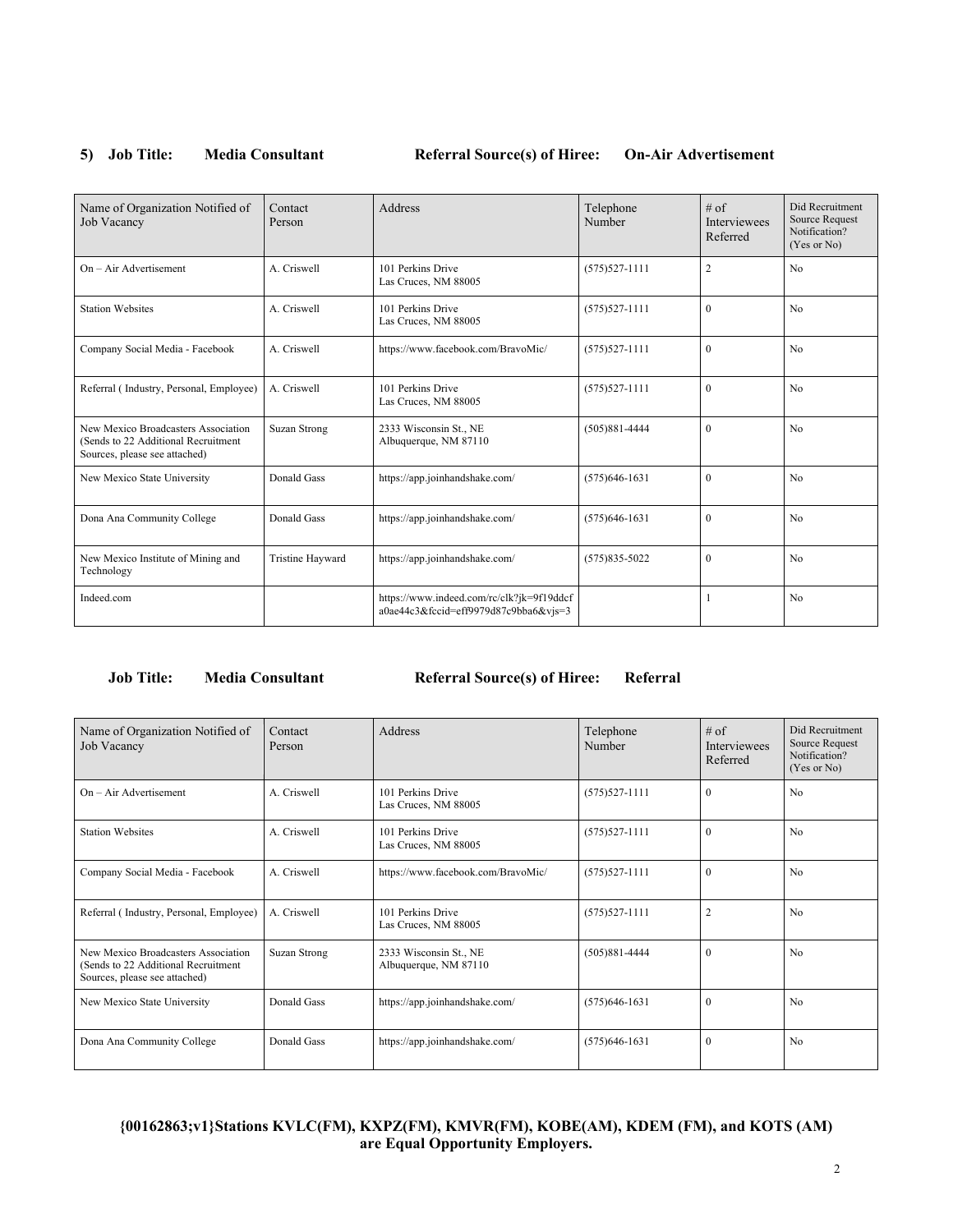| Name of Organization Notified of<br>Job Vacancy  | Contact<br>Person | Address                                                                              | Telephone<br>Number | $#$ of<br>Interviewees<br>Referred | Did Recruitment<br>Source Request<br>Notification?<br>(Yes or No) |
|--------------------------------------------------|-------------------|--------------------------------------------------------------------------------------|---------------------|------------------------------------|-------------------------------------------------------------------|
| New Mexico Institute of Mining and<br>Technology | Tristine Hayward  | https://app.joinhandshake.com/                                                       | $(575)835 - 5022$   |                                    | No                                                                |
| Indeed.com                                       |                   | https://www.indeed.com/rc/clk?jk=9f19ddcf<br>$a0ae44c3&fccid=eff9979d87c9bba6&vjs=3$ |                     |                                    | No                                                                |

#### **Job Title: Media Consultant Referral Source(s) of Hiree: On-Air Advertisement**

| Name of Organization Notified of<br><b>Job Vacancy</b>                                                      | Contact<br>Person       | Address                                                                            | Telephone<br>Number | $#$ of<br><b>Interviewees</b><br>Referred | Did Recruitment<br>Source Request<br>Notification?<br>(Yes or No) |
|-------------------------------------------------------------------------------------------------------------|-------------------------|------------------------------------------------------------------------------------|---------------------|-------------------------------------------|-------------------------------------------------------------------|
| $On - Air$ Advertisement                                                                                    | A. Criswell             | 101 Perkins Drive<br>Las Cruces, NM 88005                                          | $(575)527 - 1111$   | $\overline{2}$                            | No                                                                |
| <b>Station Websites</b>                                                                                     | A. Criswell             | 101 Perkins Drive<br>Las Cruces, NM 88005                                          | $(575)527 - 1111$   | $\theta$                                  | N <sub>0</sub>                                                    |
| Company Social Media - Facebook                                                                             | A. Criswell             | https://www.facebook.com/BravoMic/                                                 | $(575)527 - 1111$   | $\theta$                                  | No                                                                |
| Referral (Industry, Personal, Employee)                                                                     | A. Criswell             | 101 Perkins Drive<br>Las Cruces, NM 88005                                          | $(575)527 - 1111$   | $\theta$                                  | N <sub>o</sub>                                                    |
| New Mexico Broadcasters Association<br>(Sends to 22 Additional Recruitment<br>Sources, please see attached) | <b>Suzan Strong</b>     | 2333 Wisconsin St., NE<br>Albuquerque, NM 87110                                    | $(505)881 - 4444$   | $\Omega$                                  | N <sub>o</sub>                                                    |
| New Mexico State University                                                                                 | Donald Gass             | https://app.joinhandshake.com/                                                     | $(575)646 - 1631$   | $\Omega$                                  | N <sub>0</sub>                                                    |
| Dona Ana Community College                                                                                  | Donald Gass             | https://app.joinhandshake.com/                                                     | $(575)646-1631$     | $\mathbf{0}$                              | N <sub>0</sub>                                                    |
| New Mexico Institute of Mining and<br>Technology                                                            | <b>Tristine Hayward</b> | https://app.joinhandshake.com/                                                     | $(575)835 - 5022$   | $\theta$                                  | N <sub>o</sub>                                                    |
| Indeed.com                                                                                                  |                         | https://www.indeed.com/rc/clk?jk=9f19ddcf<br>a0ae44c3&fccid=eff9979d87c9bba6&vjs=3 |                     | 3                                         | N <sub>0</sub>                                                    |

#### **Job Title: Media Consultant Referral Source(s) of Hiree: On-Air Advertisement**

| Name of Organization Notified of<br>Job Vacancy | Contact<br>Person | Address                                   | Telephone<br>Number | # of<br><b>Interviewees</b><br>Referred | Did Recruitment<br>Source Request<br>Notification?<br>(Yes or No) |
|-------------------------------------------------|-------------------|-------------------------------------------|---------------------|-----------------------------------------|-------------------------------------------------------------------|
| $On - Air Advertisement$                        | A. Criswell       | 101 Perkins Drive<br>Las Cruces, NM 88005 | $(575)527-1111$     |                                         | No                                                                |
| <b>Station Websites</b>                         | A. Criswell       | 101 Perkins Drive<br>Las Cruces, NM 88005 | $(575)527-1111$     |                                         | No                                                                |
| Company Social Media - Facebook                 | A. Criswell       | https://www.facebook.com/BravoMic/        | $(575)527-1111$     |                                         | No                                                                |
| Referral (Industry, Personal, Employee)         | A. Criswell       | 101 Perkins Drive<br>Las Cruces, NM 88005 | $(575)527-1111$     | $\Omega$                                | No                                                                |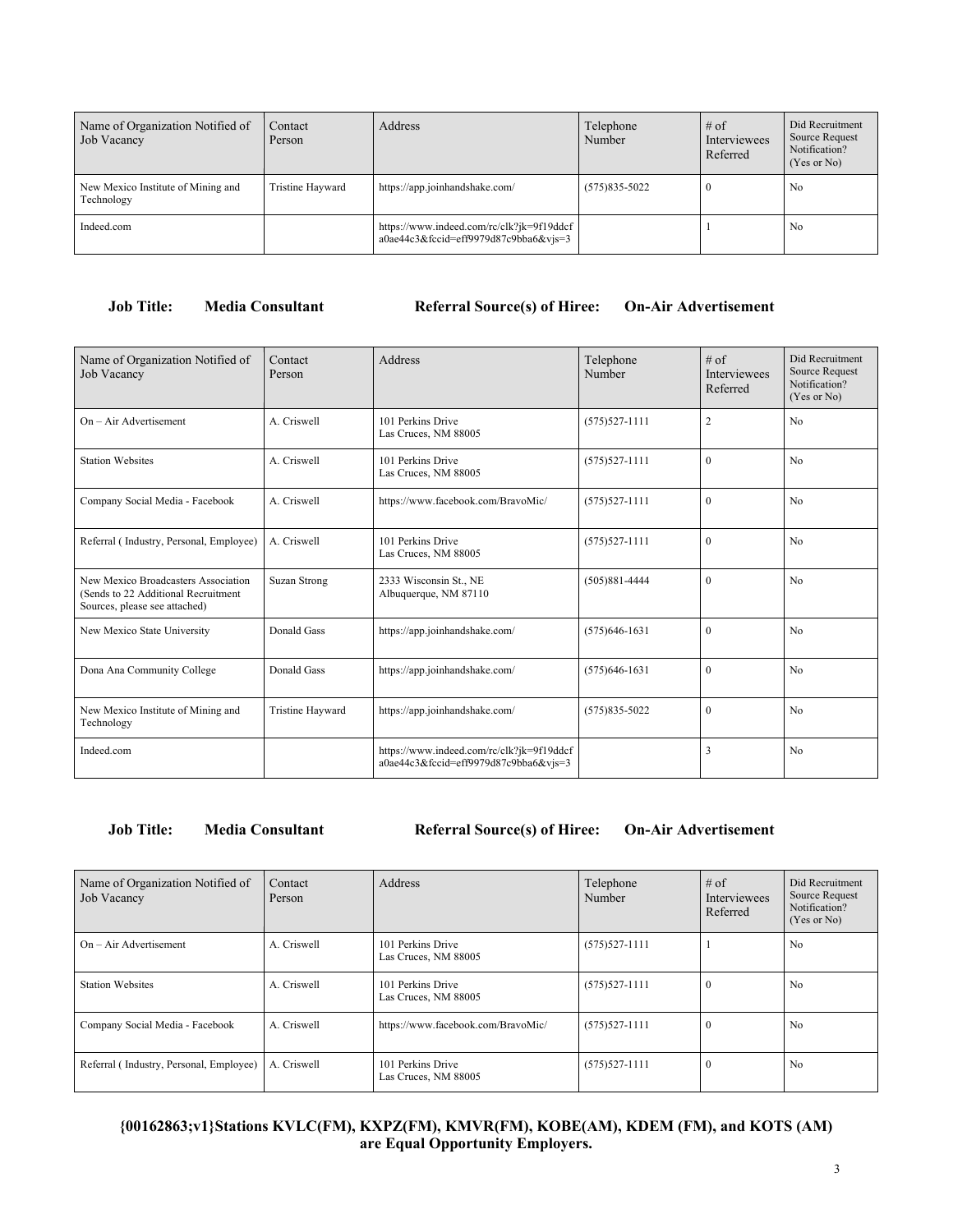| Name of Organization Notified of<br>Job Vacancy                                                             | Contact<br>Person       | Address                                                                            | Telephone<br>Number | $#$ of<br><b>Interviewees</b><br>Referred | Did Recruitment<br>Source Request<br>Notification?<br>(Yes or No) |
|-------------------------------------------------------------------------------------------------------------|-------------------------|------------------------------------------------------------------------------------|---------------------|-------------------------------------------|-------------------------------------------------------------------|
| New Mexico Broadcasters Association<br>(Sends to 22 Additional Recruitment<br>Sources, please see attached) | Suzan Strong            | 2333 Wisconsin St., NE<br>Albuquerque, NM 87110                                    | $(505)881 - 4444$   | $\Omega$                                  | No                                                                |
| New Mexico State University                                                                                 | Donald Gass             | https://app.joinhandshake.com/                                                     | $(575)646-1631$     | 0                                         | N <sub>0</sub>                                                    |
| Dona Ana Community College                                                                                  | Donald Gass             | https://app.joinhandshake.com/                                                     | $(575)646-1631$     |                                           | No                                                                |
| New Mexico Institute of Mining and<br>Technology                                                            | <b>Tristine Hayward</b> | https://app.joinhandshake.com/                                                     | $(575)835 - 5022$   |                                           | N <sub>0</sub>                                                    |
| Indeed.com                                                                                                  |                         | https://www.indeed.com/rc/clk?jk=9f19ddcf<br>a0ae44c3&fccid=eff9979d87c9bba6&vjs=3 |                     |                                           | No                                                                |

#### **Job Title: Director of Sales Referral Source(s) of Hiree: Referral**

| Name of Organization Notified of<br><b>Job Vacancy</b>                                                      | Contact<br>Person       | Address                                                                            | Telephone<br>Number | $#$ of<br><b>Interviewees</b><br>Referred | Did Recruitment<br>Source Request<br>Notification?<br>(Yes or No) |
|-------------------------------------------------------------------------------------------------------------|-------------------------|------------------------------------------------------------------------------------|---------------------|-------------------------------------------|-------------------------------------------------------------------|
| $On - Air$ Advertisement                                                                                    | M. Smith                | 101 Perkins Drive<br>Las Cruces, NM 88005                                          | $(575)527 - 1111$   |                                           | No                                                                |
| <b>Station Websites</b>                                                                                     | M. Smith                | 101 Perkins Drive<br>Las Cruces, NM 88005                                          | $(575)527 - 1111$   | $\mathbf{0}$                              | No                                                                |
| Company Social Media - Facebook                                                                             | M. Smith                | https://www.facebook.com/BravoMic/                                                 | $(575)527 - 1111$   | $\Omega$                                  | No                                                                |
| Referral (Industry, Personal, Employee)                                                                     | M. Smith                | 101 Perkins Drive<br>Las Cruces, NM 88005                                          | $(575)527 - 1111$   |                                           | No                                                                |
| New Mexico Broadcasters Association<br>(Sends to 22 Additional Recruitment<br>Sources, please see attached) | Suzan Strong            | 2333 Wisconsin St., NE<br>Albuquerque, NM 87110                                    | $(505)881 - 4444$   | $\theta$                                  | No                                                                |
| New Mexico State University                                                                                 | Donald Gass             | https://app.joinhandshake.com/                                                     | $(575)646-1631$     | $\theta$                                  | No                                                                |
| Dona Ana Community College                                                                                  | Donald Gass             | https://app.joinhandshake.com/                                                     | $(575)646-1631$     | $\theta$                                  | N <sub>0</sub>                                                    |
| New Mexico Institute of Mining and<br>Technology                                                            | <b>Tristine Hayward</b> | https://app.joinhandshake.com/                                                     | $(575)835 - 5022$   | $\theta$                                  | No                                                                |
| Indeed.com                                                                                                  |                         | https://www.indeed.com/rc/clk?jk=9f19ddcf<br>a0ae44c3&fccid=eff9979d87c9bba6&vjs=3 |                     | $\theta$                                  | No                                                                |

**6) Total # of Interviewees Referred:** During the period from May 21, 2021 through May 20, 2022, this Employment Unit interviewed 14 individuals.

#### **7) Supplemental Recruitment Initiatives**

**(a) Mentoring Program**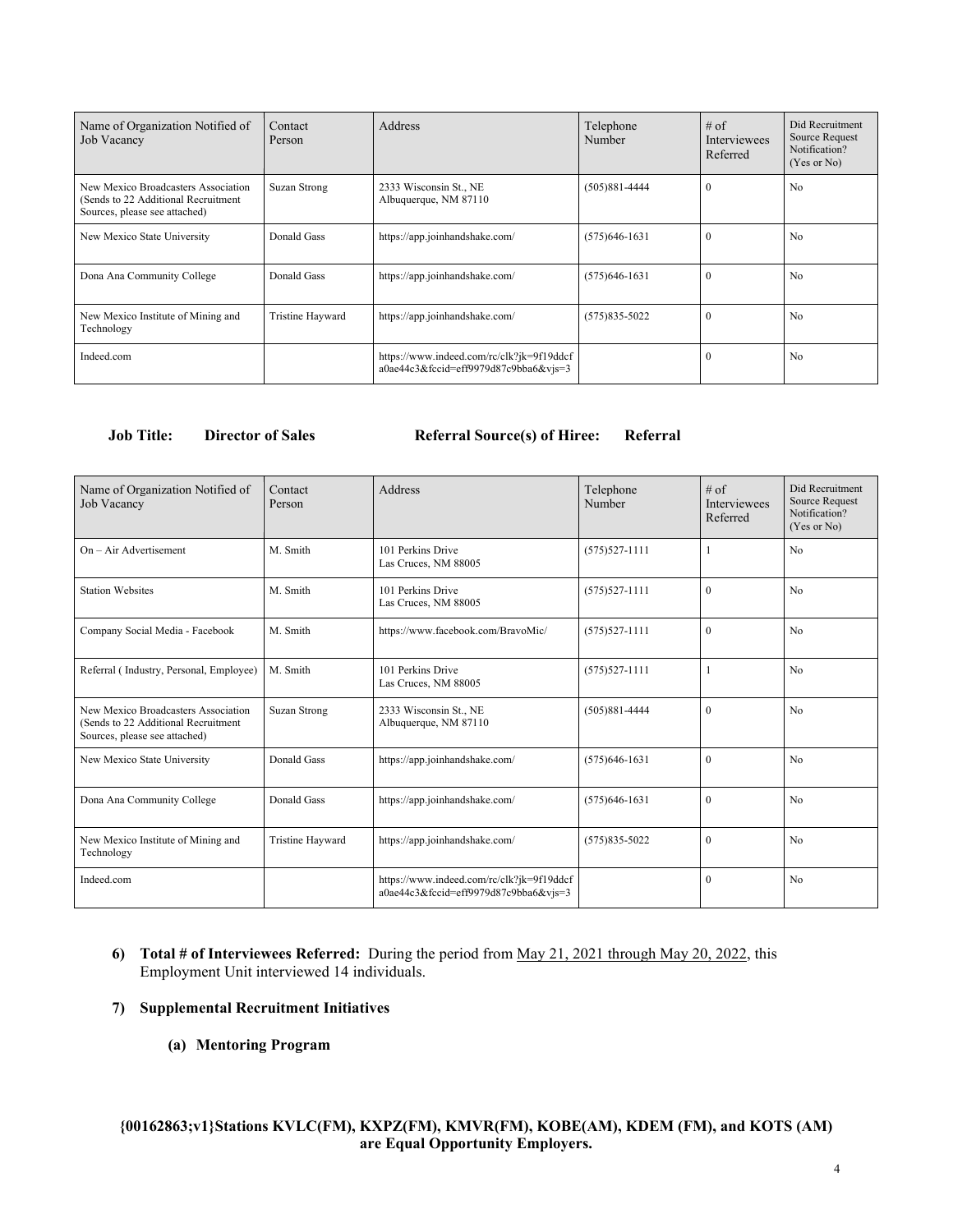Bravo Mic Communications sales manager (Director of Sales) makes himself available to go on calls, help with presentation ideas and assist in all aspects of the sales process, as a mentor. The promotions director and operations manager mentor the sales team and are called upon to present reports and ideas at Tuesday promotions meetings. The Director of Sales, promotions director and operations manager make themselves available to attend client appointments along with any additional mentoring support.

#### **(b) Participation in Educational Programs and Events**

Bravo Mic Communications On-Air talent Ricky Tarin attended the Mayfield High School Beautification Day on May  $3^{rd}$ , 2022. Ricky spent time with students answering questions about careers in radio and broadcasting.

Bravo Mic Communications On-Air talent Ricky Tarin attended the Community Action Agency Kids Can Fiesta de la Primavera on Saturday, May 14<sup>th</sup>, 2022. Ricky talked about radio and broadcasting technology and career opportunities.

Bravo Mic Communications, with support from the New Mexico Broadcasters Association, awarded a broadcasting internship during the months of June through August 2021. Eligible high school seniors and undergraduate university students interested in pursuing broadcasting, journalism, mass communications, video and graphic design, or information technologies were invited to submit a two-minute audio or video demo highlighting the area of interest in media, how it incorporates into the local community, and the career expectations of the designated area of interest.

Bravo Mic employee Vanessa Dabovich teaches a media magnet program at Sierra Middle School.

#### **(c) Participation in Training Programs Designed to Enable Acquisition of Job Skills**

1. Training Program – NMBA Special Seminar

Bravo Mic employees in the Sales and Production Departments attended the NMBA Virtual Convention "The Reality of Stimulus Checks for Broadcasters" presented by the New Mexico Broadcasters in September 2021. Virtual sessions included workshops on copywriting, digital sales and media, improved sales techniques, and demonstrating the value of available tools.

2. Training Program – NMBA Workshops

Bravo Mic employees in the Sales Department participated in the Local Broadcast Sales Online Workshop in November 2021 and March 2022. Course attended: Sales 101

Bravo Mic employee in the Sales Department participated in the Local Broadcast Sales Online Workshop in March 2022. Course attended: Skillfully Building and Improving Relationships

3. Training Program – Windows Server Certification

Bravo Mic engineer attended the Windows Server 2019 Bootcamp in Sarasota, Florida in January of 2022.

#### **(d) Participation in Professional Networking**

Bravo Mic employees attended the Las Cruces Chamber of Commerce Education Update Luncheon on June 25th, 2021.

Bravo Mic employees attended the Peak Behavioral Community Partner Holiday Social on December 10th, 2021.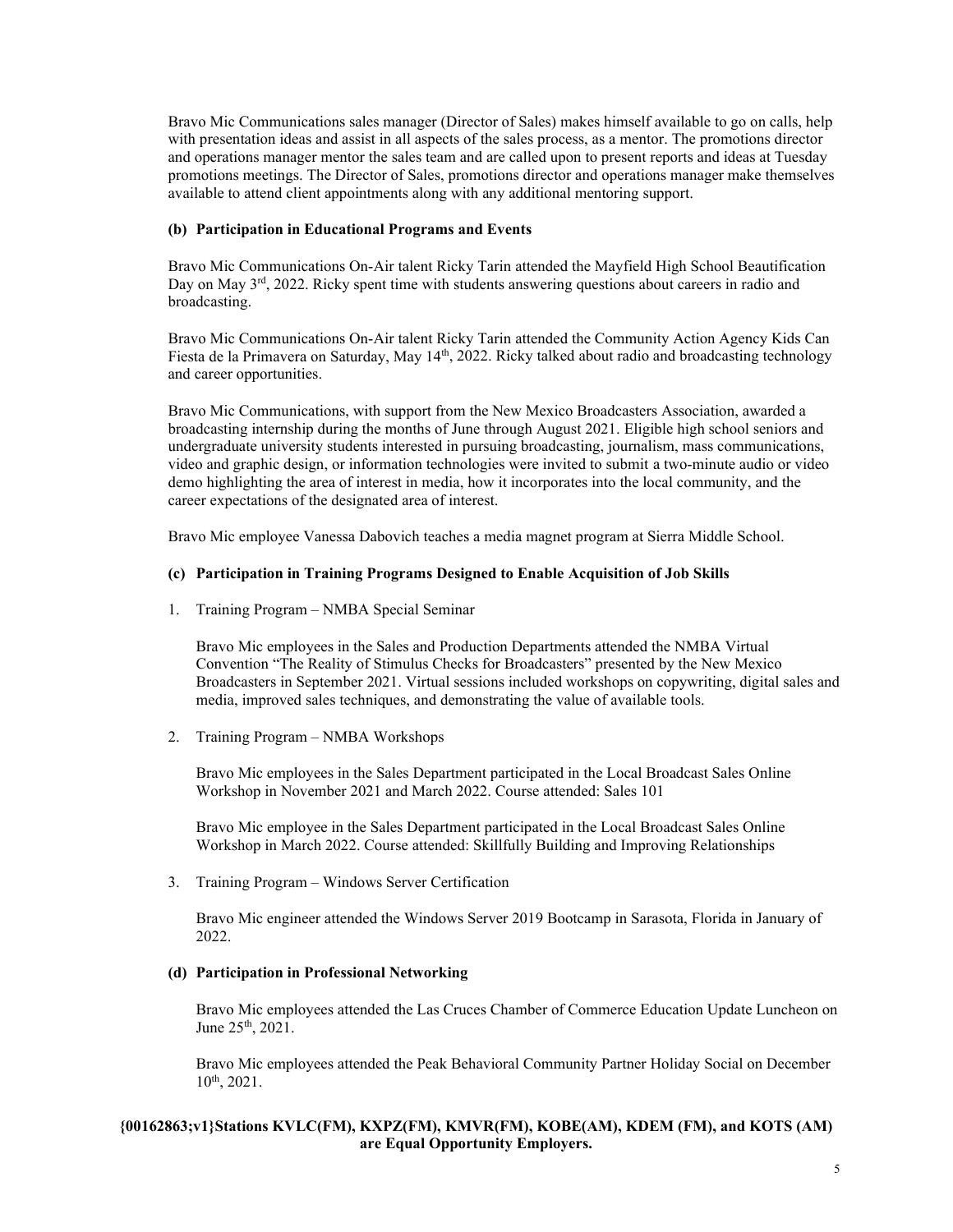Bravo Mic employees attended the Las Cruces Chamber of Commerce Education Update Luncheon on April 22<sup>nd</sup>, 2022.

Bravo Mic employees attended and participated in the 2022 Las Cruces Chamber of Commerce Golf Tournament in May 2022.

El Paso Premiere of "Green Ghost and the Masters of the Stone"

Bravo Mic production manager and on-air personality Jack Lutz attended the special premiere of "Green Ghost and the Masters of the Stone" motion picture in April 2022 along with members of the Sales Department at the invitation of the film's producer and star.

National Association of Broadcasters

Bravo Mic owner and CEO Mike Smith attended the 2022 National Association of Broadcasters 2022 NABShow in Las Vegas, Nevada in April 2022. Special events and seminars included NABA Radio In-Car User Experience, Hybrid Station Opportunities, and How to Develop Successful Business Opportunities.

New Mexico Association of Broadcasters

Bravo Mic owner and CEO Mike Smith serves on the Executive Board of the New Mexico Broadcasters Association and attended the NMBA Board Retreat in Santa Fe, New Mexico March 2022.

**(e) Job Fair**

Bravo Mic and the New Mexico Broadcasters Association hosted a virtual job fair in November 2021 to inform and recruit for career opportunities in business administration, engineering, and sales.

# **NMBA Recruitment Sources**

## *Lovie McGee African American Cultural Association*

PO Box 18043 Albuquerque, NM 87185-8043 (505) 299-7910 lovejjl@aol.com

## *Antoinette Fontenelle Albuquerque Indian Center*

105 Texas SE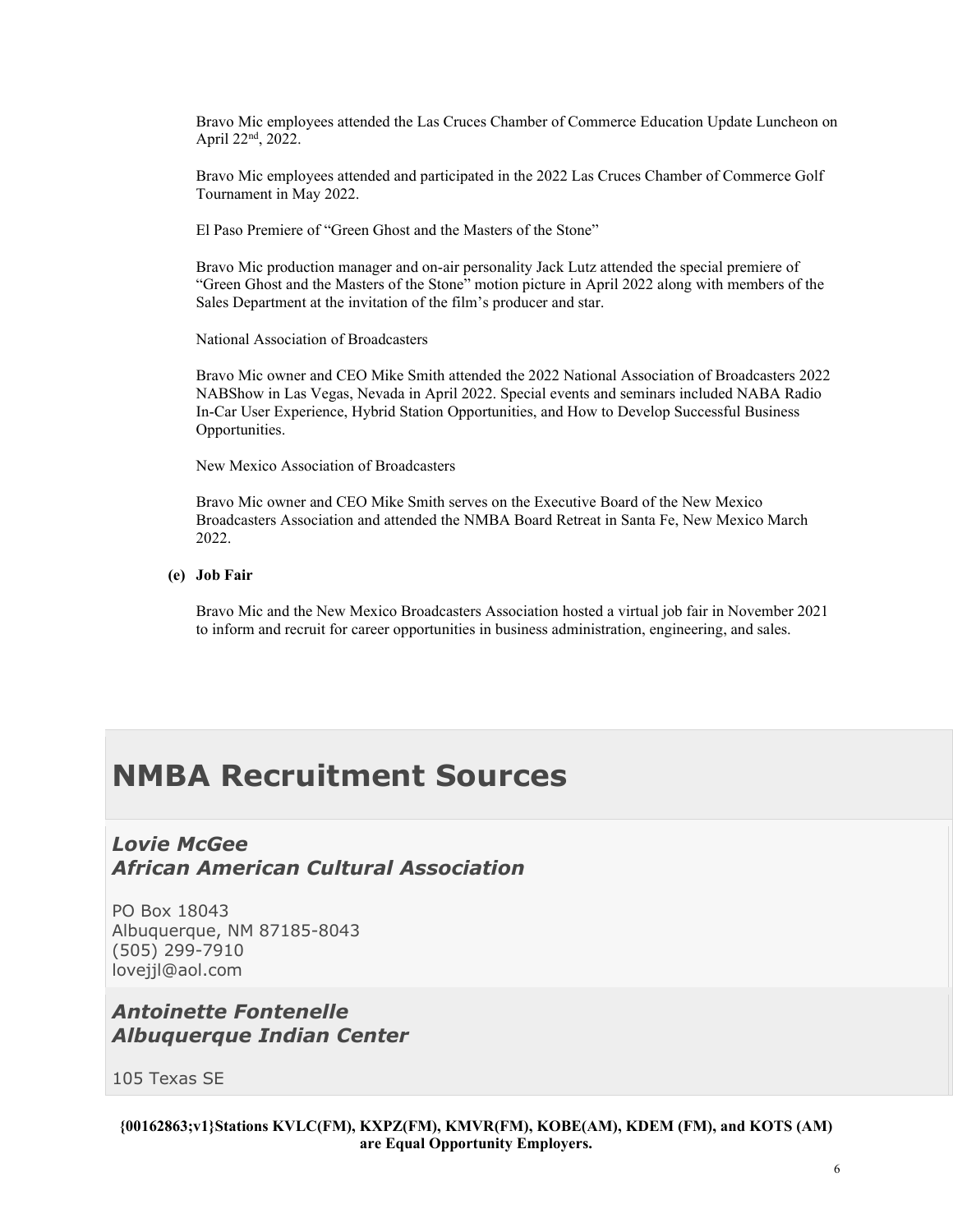Albuquerque, NM 87108 (505) 268-4418 toni\_m629@hotmail.com

#### *Career Services at Western New Mexico University*

1000 W. College St. Silver City,, NM 88062 505-538-6336 careerserv@wnmu.edu

### *Terry Cuff Colorado Media School*

404 S. Upham St. Lakewood, CO 80226 303-937-7070 tcuff@beonair.com

## *Georgia Cavazos Communication & Journalism, Univ. of New Mexico*

MSC03 2240, 1 University of New Mexico Albuquerque, NM 505-277-1903 cjadvise@unm.edu

## *John Ortiz Community Cable Channel 27*

415 Tijeras NW Albuquerque, NM 87102 505243-0027 John@quote-unquote.org

### *Adan Garcia M.Ed. Dept. of Communication and Journalism*

UNM Redono Dr., NE Albuquerque, NM 87106 505-277-2819 adang25@unm.edu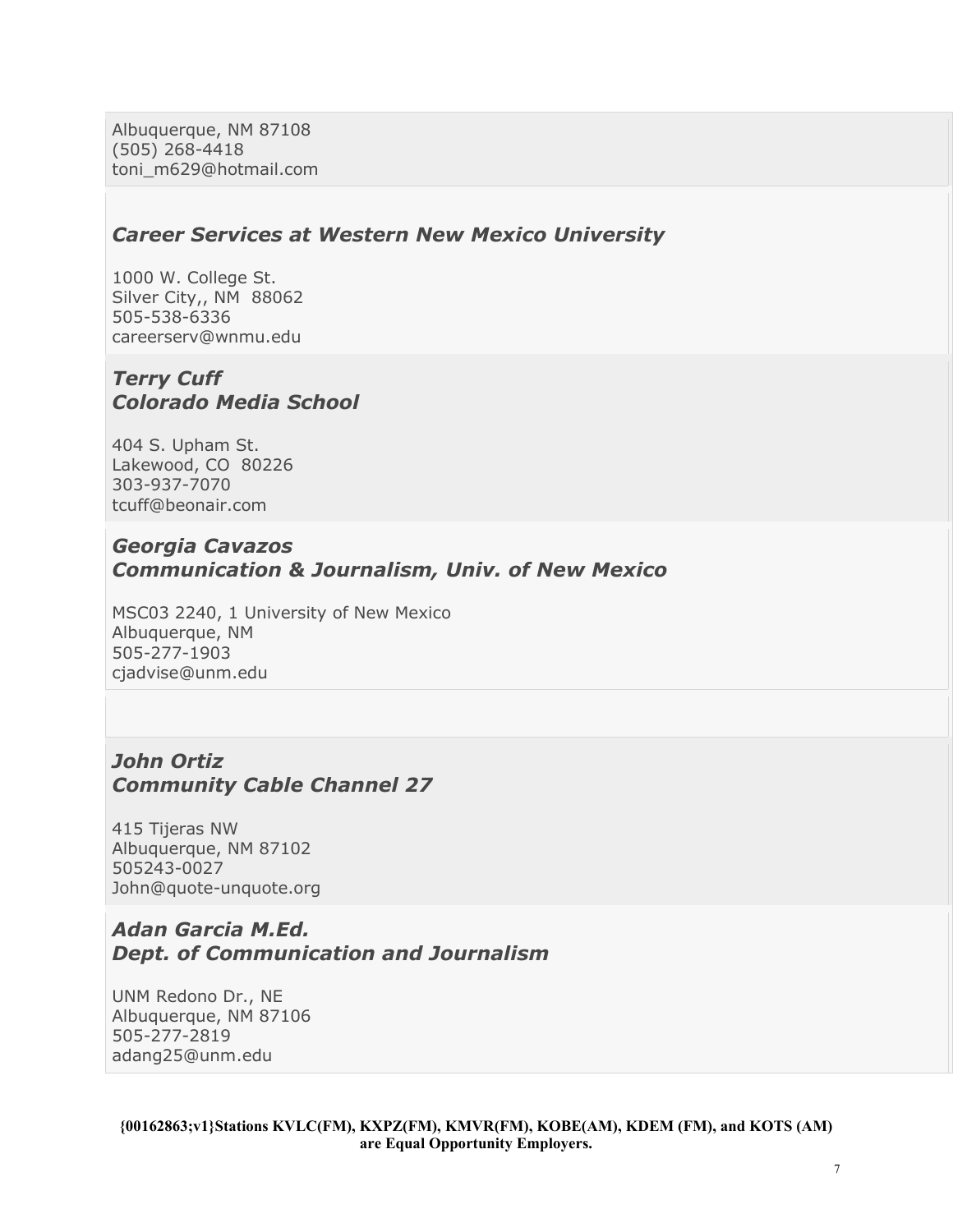## *Margaret Kirby Eastern New Mexico University*

1200 W. University Portales, NM 88130

margaret.kirby@enmu.edu

## *Sean Moore Eastern New Mexico University-KENW*

KENW-TV Station 52 Portales, NM 88130 (505) 562-2112 sean.moore@enmu.edu

## *R. Sandler John Marshall Multi-Service Center*

1500 Walter SE Albuquerque, NM 87102 (505) 848-1345 rsandler@cabq.gov

## *LULAC National Educational Service Centers, Inc*

2000 L Street, NW; Suite 610 Washington, DC , 20036 202-835-9646 jmoya@lnesc.org

## *Mark Shilstone Medialine*

PO Box 51909 Pacific Grove, CA 93950 800-237-8073 medialine@medialine.com

## *National Alliance of State Broadcasters Associations*

www.careerpage.org,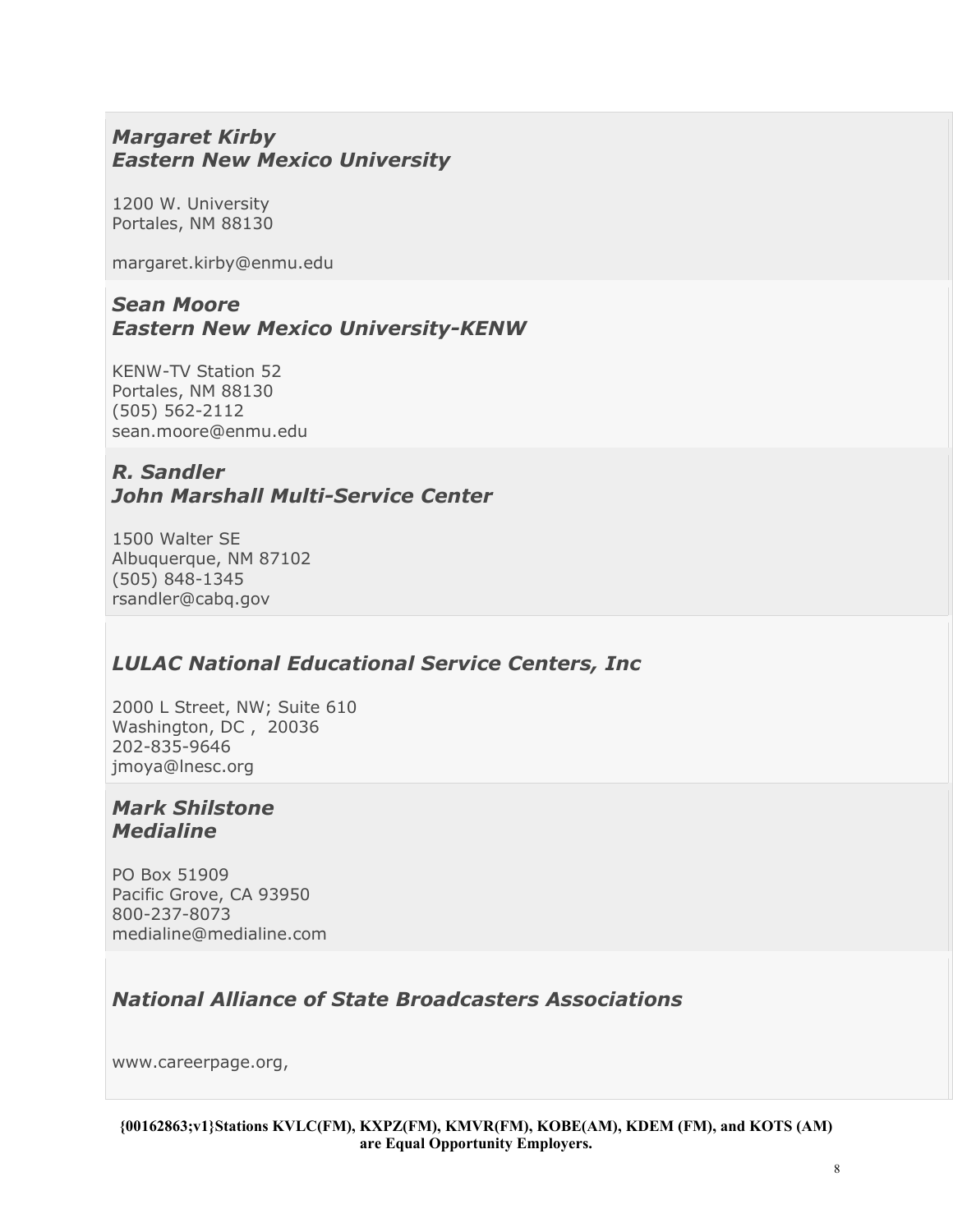careerpage@nasbaonline.net

## *Anna Lopez National Association of Hispanic Journalists*

PO Box 226722 Washington, DC 20045 (202) 662-7145 jobbank@nahj.org

## *Suzan Strong NMBA*

2333 Wisconsin St., NE Albuquerque, NM 87110

suzanstrong@nmba.org

## *Tony Corona San Juan Basin Technical College*

P.O. Box 970 Cortez, CO 81321 970-565-8457 Tcorona@sjbtc.edu

## *Sandy Lobato San Juan College*

4601 College Blvd. Farmington, NM 87402 (505) 566-3579 lobatosa@sanjuancollege.edu

### *Stacy Sacco SASacco & Associates*

1201 Cannonade Ct SE Albuquerque, NM 87123 (505) 489-2311 stacy@sasacco.com

## *Richard Schaefer University of New Mexico*

C-J Building #235W